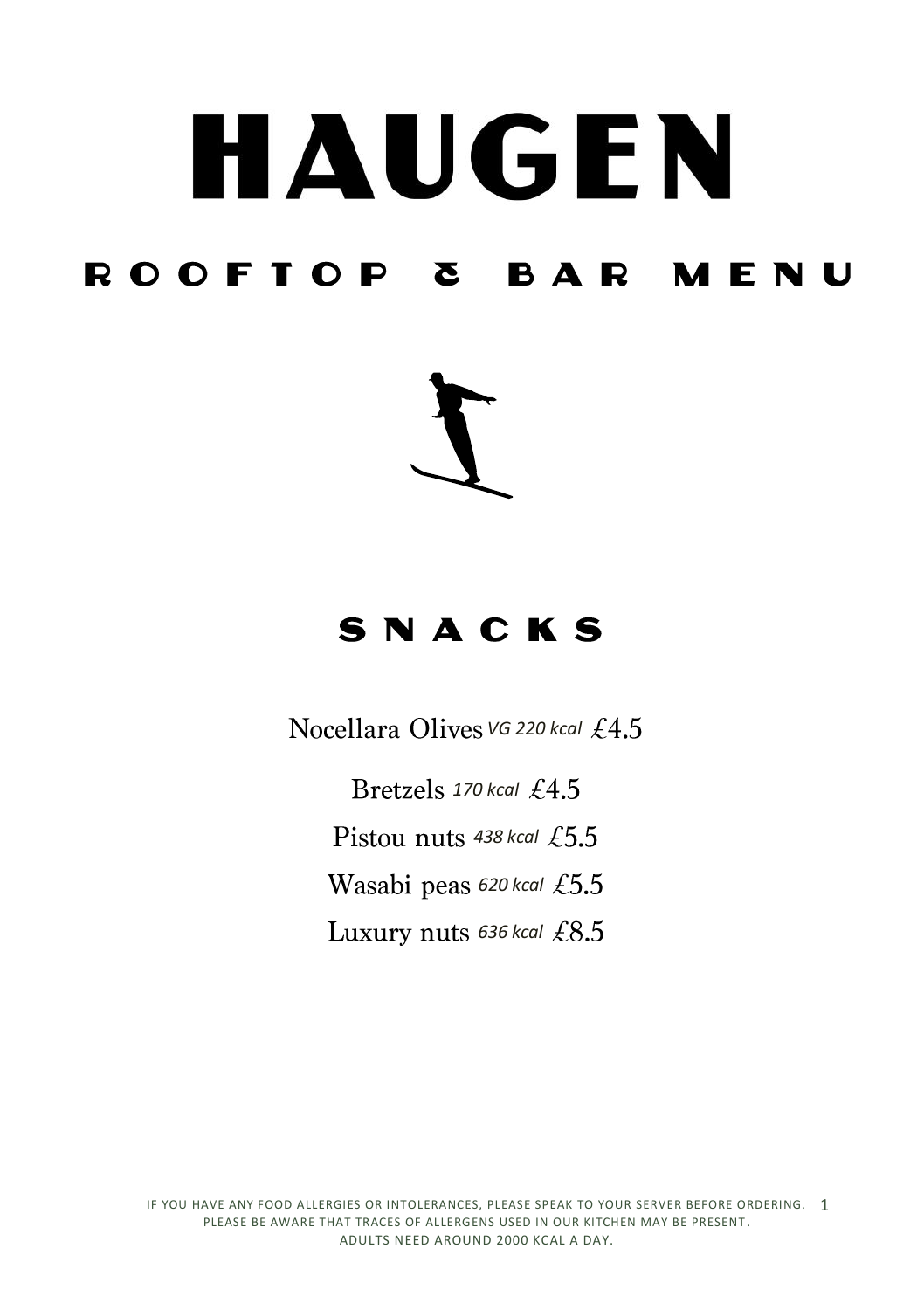# BELLINI **TSPRITZ**

### **ALL AT £12.5**

**Aperol Spritz** Aperol, Prosecco, Soda

Hugo Sekt, elderflower, lemon, mint

**P.Star Bellini** Sauvelle vodka, passionfruit, Prosecco, vanilla

**Sky High Spritz** Tanqueray gin, Crème de Pêche, cranberry juice, tonic water, Peychaud bitters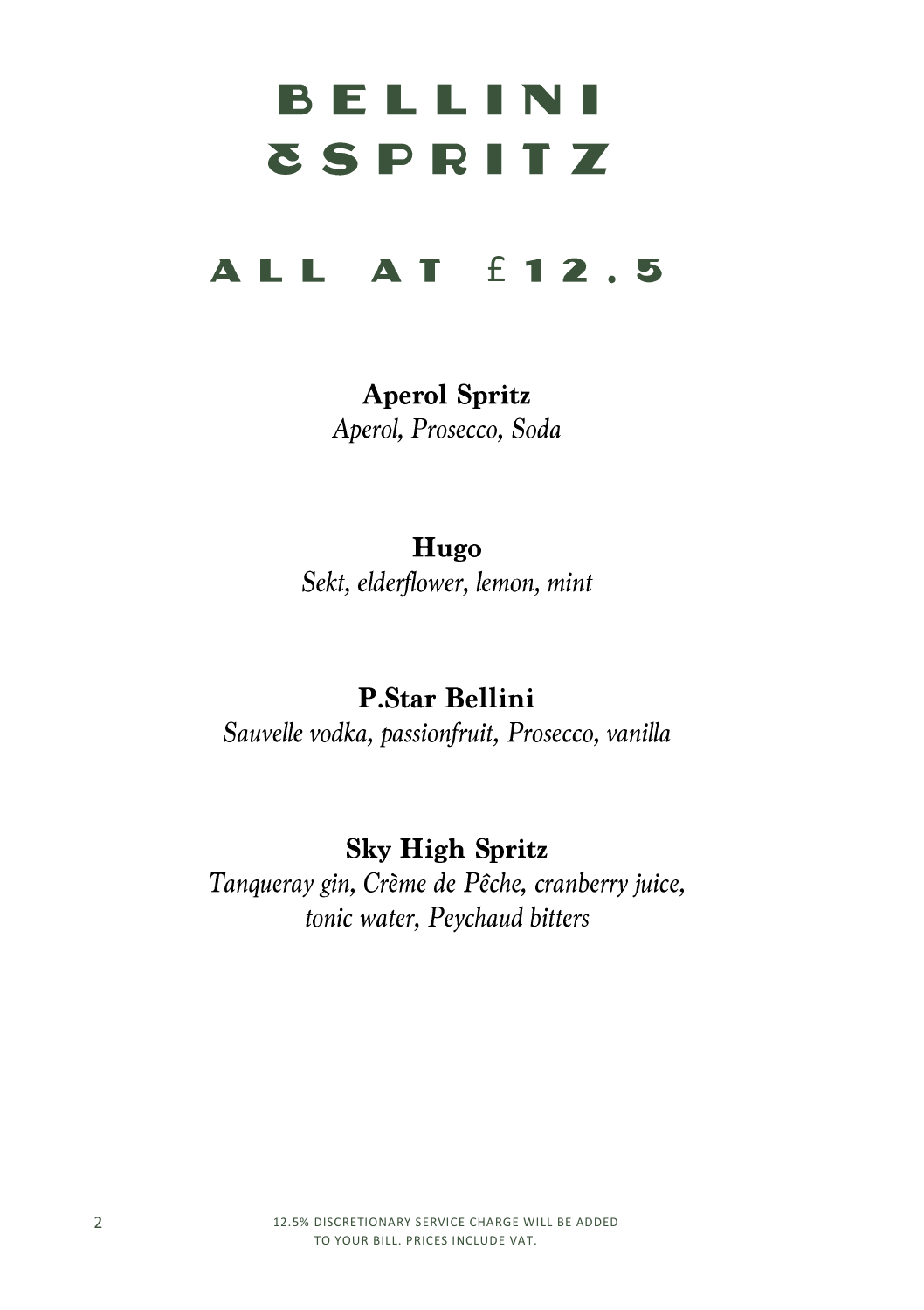## HAUGEN **CREATIONS**

### **ALL AT f12.5**

#### **Schuss**

Sauvelle vodka, Berentzen apple schnapps, Lillet Blanc, Belsazar Dry, apple, fresh lemon, cardamom syrup

**Alpine Swift** 

Havana 3yo, Aperol, pineapple juice, fresh lime, mint leaves

**Anders' Wonderland** 

Ketel One, passionfruit, vanilla, Mozart white chocolate liqueur

**Electric Lagoon** 

Olmeca Blanco Tequila, Cointreau, Boudier Curacao Blue, Supasawa, pink salt rim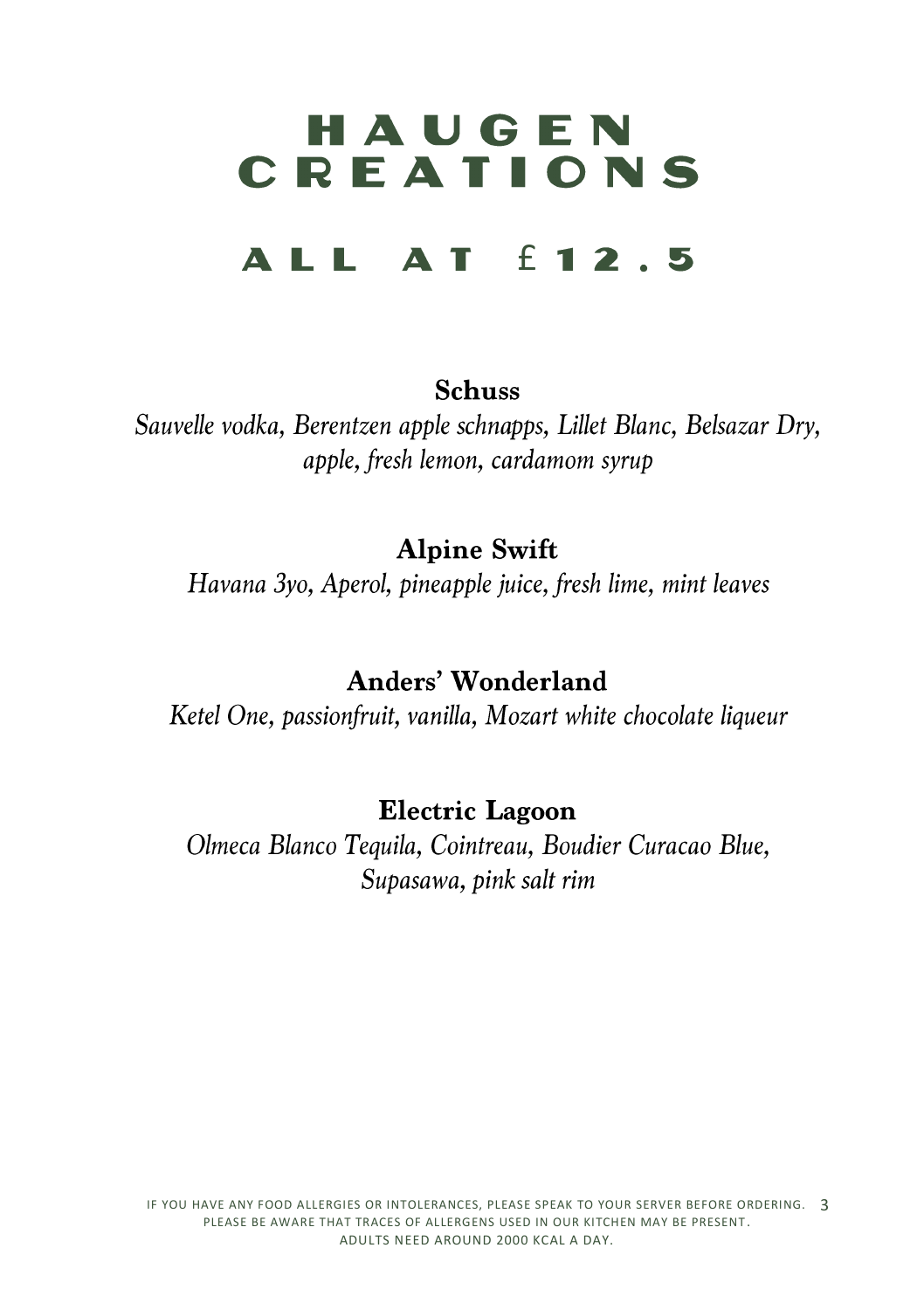### **BOTTLED BEERS & CIDER**

| ABK Dunkel Dark Beer 500ml            | £6.5 |
|---------------------------------------|------|
| Augustiner Helles 500ml               | £6.5 |
| Peroni Gluten Free 330ml              | £5.8 |
| Peroni Nastro Azzurro 330ml           | £5.8 |
| Rothaus Radler 330ml                  | £4.5 |
| Rothaus Weiss Beer 330ml              | £5.8 |
| Rothaus Alcohol free 330ml 63 kcal    | £4.5 |
| Big Drop Citra IPA 0.5% 330ml 58 kcal | £6   |
| Aspall Icon Draught Cyder 330ml       | £6   |
| Bembel Cherry Cider 330ml             | £6   |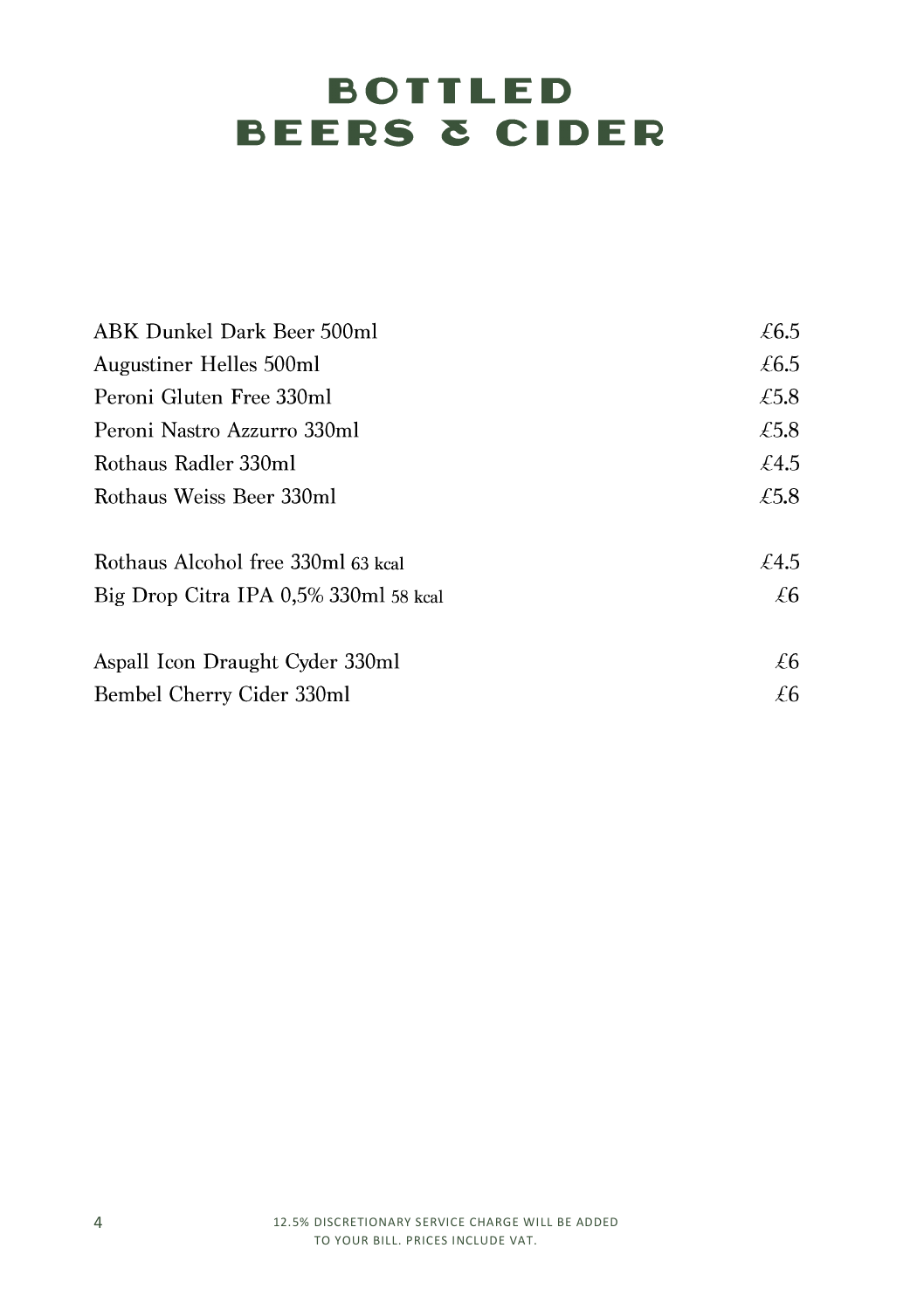### BY THE GLASS CHAMPAGNE & SPARKLING

| $N\!V$ | Sekt 'Patrizier Haus', M-F Richter<br>(Germany, Crisp & Fruity) | £8  | £45 |
|--------|-----------------------------------------------------------------|-----|-----|
| NV     | Nyetimber<br>(U.K., Structured & Refreshing)                    | £12 | £70 |
| $N\!V$ | Taittinger Brut<br>(France, Champagne, Nutty & Yeasty)          | £15 | £86 |
| NV     | Taittinger Rosé<br>(France, Champagne, Elegant & Structured)    | £18 | £94 |

### BY THE GLASS ROSÉ WINE

1 7 5 M L 7 5 0 M L

1 2 5 M L 7 5 0 M L

| 2020 | Château L'Ermitage Rosé 'Auzan'<br>(France, Costieres de Nimes, Light & Fruity) | ŦЧ  | £36 |
|------|---------------------------------------------------------------------------------|-----|-----|
| 2020 | Maison Mirabeau, 'Azure'<br>(France, Provence, Crisp & Elegant)                 | F12 | £48 |

IF YOU HAVE ANY FOOD ALLERGIES OR INTOLERANCES, PLEASE SPEAK TO YOUR SERVER BEFORE ORDERING. 5 PLEASE BE AWARE THAT TRACES OF ALLERGENS USED IN OUR KITCHEN MAY BE PRESENT . ADULTS NEED AROUND 2000 KCAL A DAY.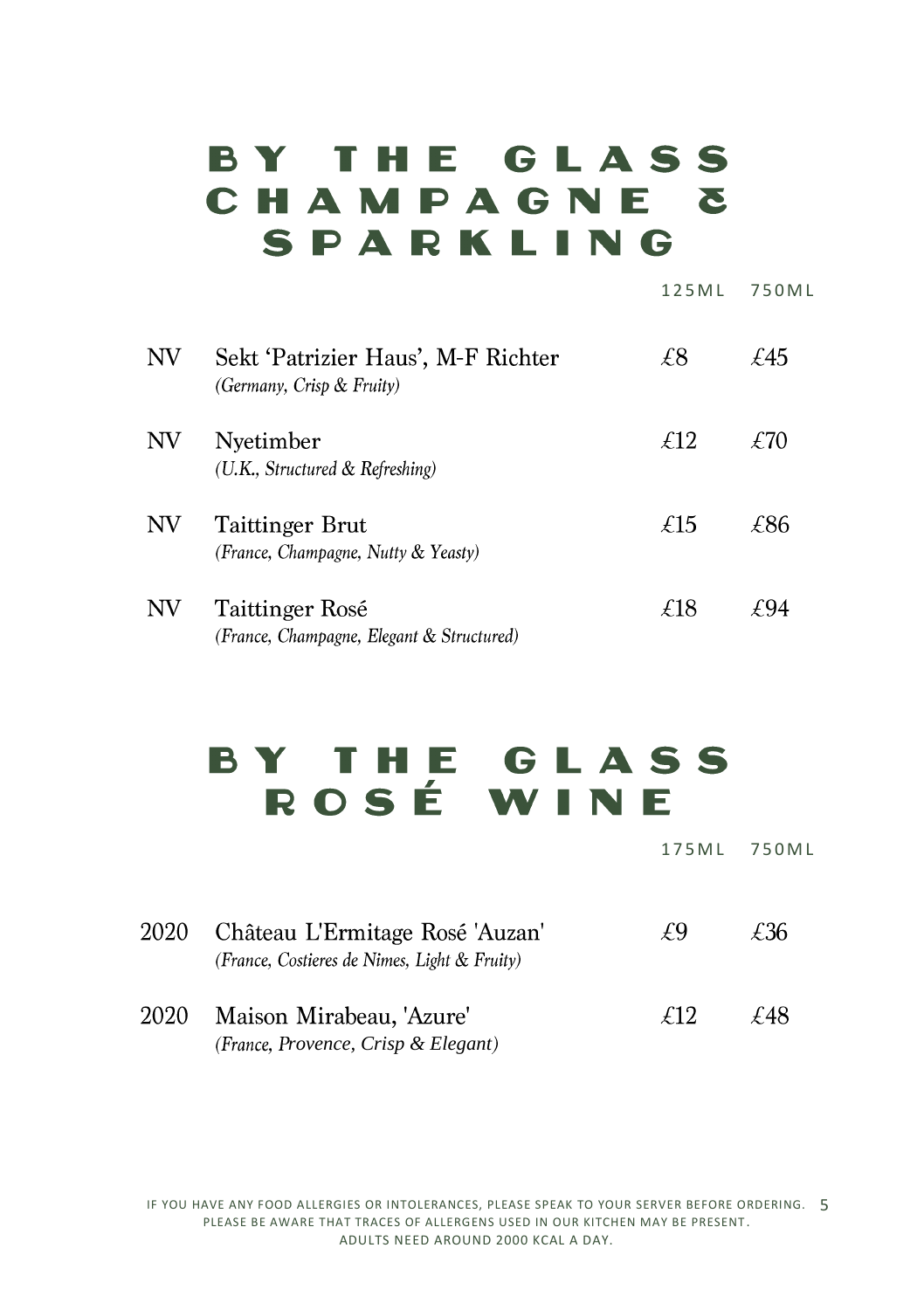### BY THE GLASS WHITE WINE

|      |                                                                        | 175 M L | 750ML |
|------|------------------------------------------------------------------------|---------|-------|
| 2020 | Bombo Legüero Blanco<br>(Argentina, Mendoza, Dry & Refreshing)         | £6.5    | F94   |
| 2020 | Sauvignon Blanc, 'Satyr'<br>(New Zealand, Marlborough, Dry & Tropical) | £11     | f 44  |

### BY THE GLASS RED WINE

| 2020 | Bombo Legüero Tinto<br>(Argentina, Mendoza, Fruity & Smooth)             | £6.5 | F 24 |
|------|--------------------------------------------------------------------------|------|------|
| 2020 | Pinot Noir, Cave de Turckheim<br>(France, Alsace, Biologic & Biodynamic) | Ŧ9   | £36  |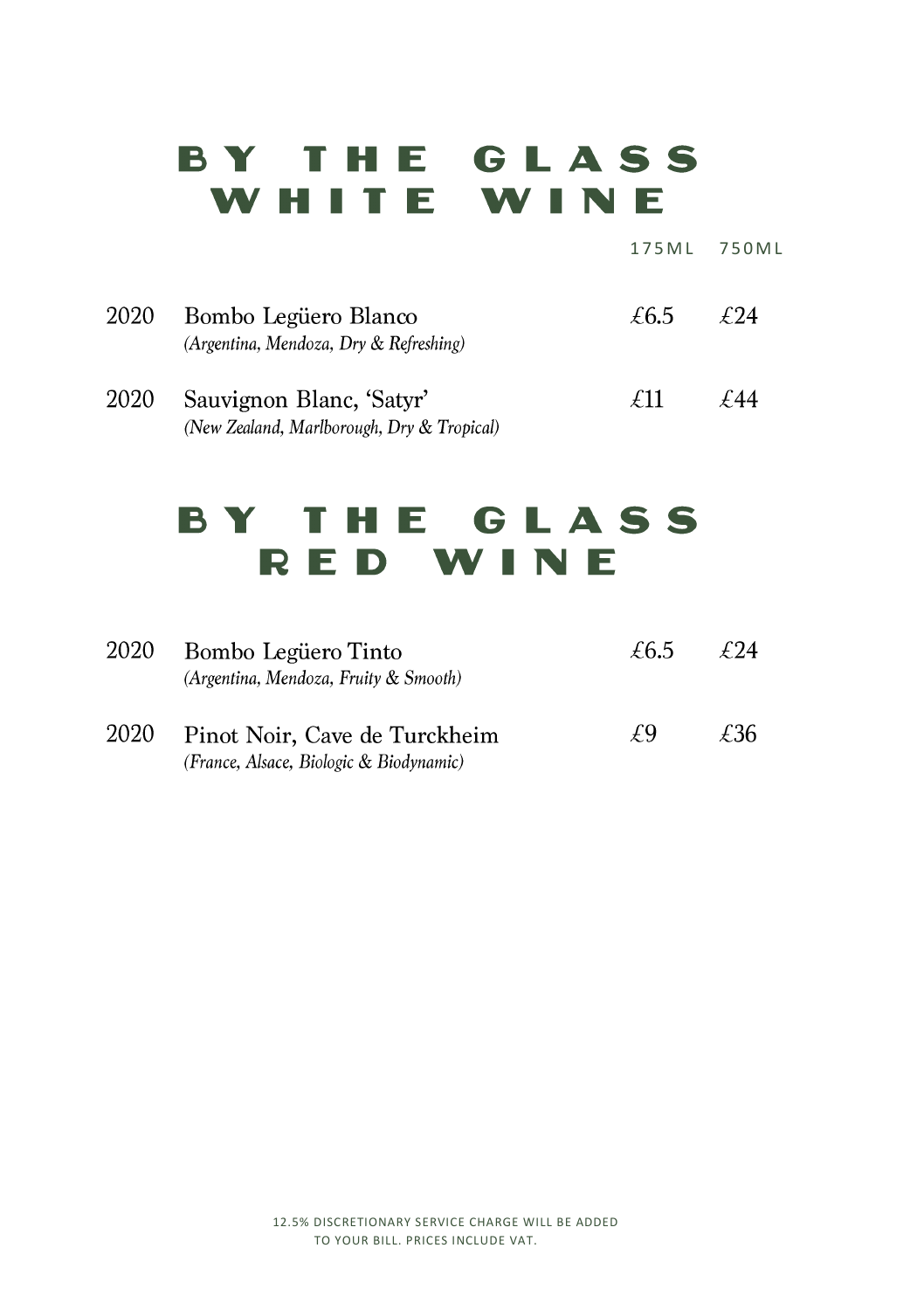### CHAMPAGNE **& SPARKLING**

7 5 0 M L

| NV   | Prosecco Le Dolci Colline Rose                                       | £43  |
|------|----------------------------------------------------------------------|------|
| NV   | Sekt 'Patrizier Haus', M-F Richter                                   | £45  |
| NV   | Nyetimber                                                            | £70  |
| NV   | <b>Taittinger Brut</b>                                               | £86  |
| NV   | Taittinger 'Nocturne'                                                | £76  |
| NV   | Ruinart Blanc de Blancs                                              | £119 |
|      | AGE<br>- 61<br>A<br>MPA<br>G<br>Е<br>C                               |      |
| 2011 | Taittinger 'Comtes de Champagne'                                     | £195 |
| 2012 | Dom Pérignon                                                         | £210 |
|      | ROSÉ<br>C H<br><b>AMPAGNE</b>                                        |      |
| NV   | Taittinger Rosé                                                      | £94  |
| NV   | Laurent Perrier Rosé                                                 | £105 |
|      |                                                                      |      |
|      | M P<br>$\blacktriangle$<br>G<br>E<br>P<br>Е<br>U<br>C<br>Δ<br>R<br>M |      |
| NV.  | Krug Grande Cuvée                                                    | £255 |
| NV   | Armand de Brignac 'Ace of Spades Gold'                               | €380 |

|     | $\ldots$ . Therefore, we presence they are placed done |      |
|-----|--------------------------------------------------------|------|
|     | 2013 Louis Roederer 'Cristal'                          | £315 |
| NV. | Armand de Brignac 'Ace of Spades Rosé'                 | £635 |
|     | 2006 Dom Perignon Rosé                                 | £480 |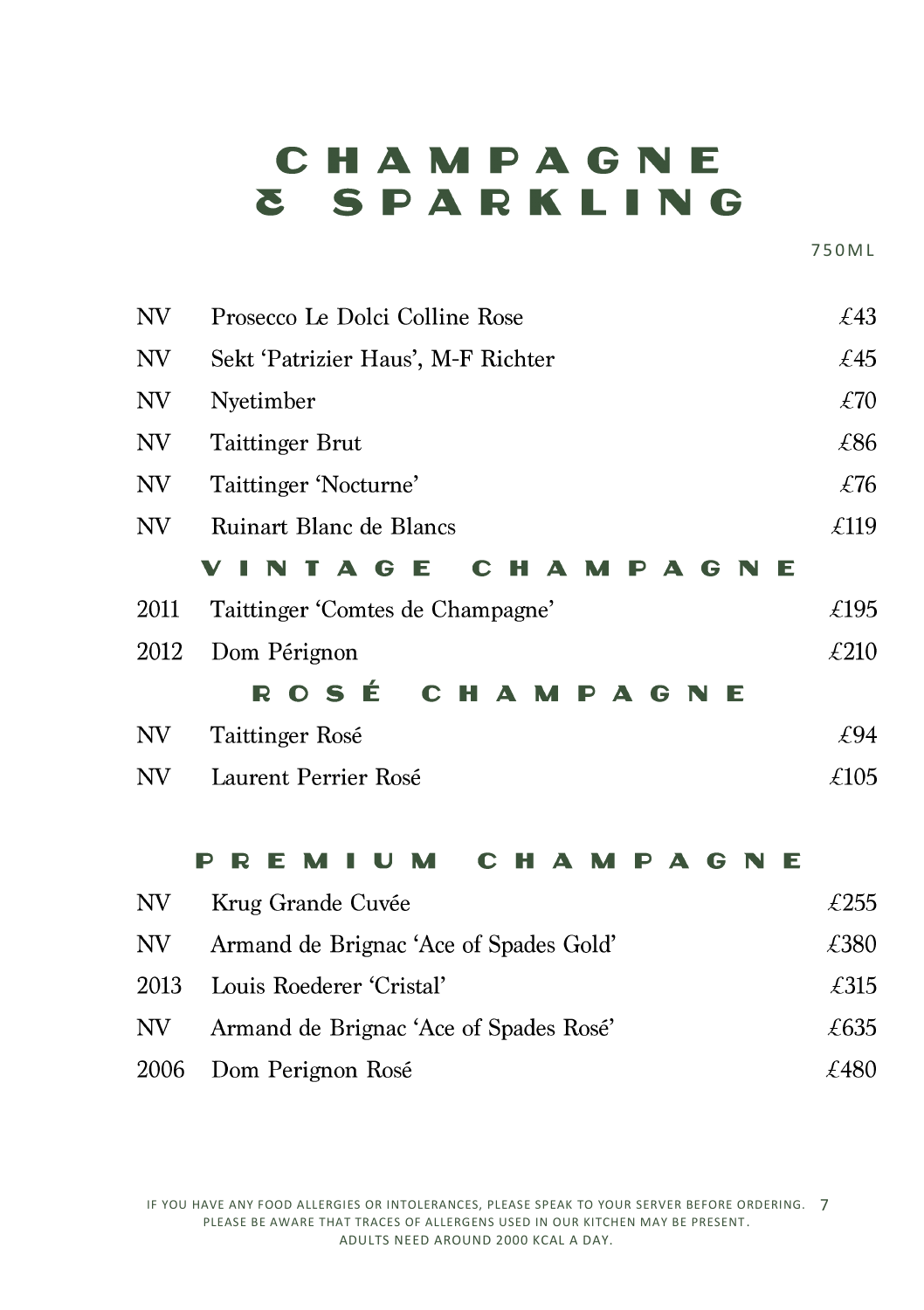### GIN

| Hendrick's                    | $\pounds11$     |
|-------------------------------|-----------------|
| Gin Mare                      | $\mathcal{L}12$ |
| Monkey 47                     | $\mathcal{L}14$ |
| Sipsmith Lemon Drizzle        | $\mathcal{L}11$ |
| Suntory Roku                  | $\mathcal{L}15$ |
| Tanqueray Export              | $\pounds10$     |
| Tanqueray Flor de Sevilla     | $\pounds11$     |
| Tanqueray 10                  | $\mathcal{L}12$ |
| Tarquin's Strawberry and Lime | $\pounds11$     |
| Warner's Rhubarb              | £11             |



Absolut Vanilla  $£10$ Absolut Citron  $\mathcal{L}10$ Belvedere pure  $£11$ Cîroc  $£11$ Ketel One  $\mathcal{L}10$ Sauvelle  $£11$ 

#### 50ML

50ML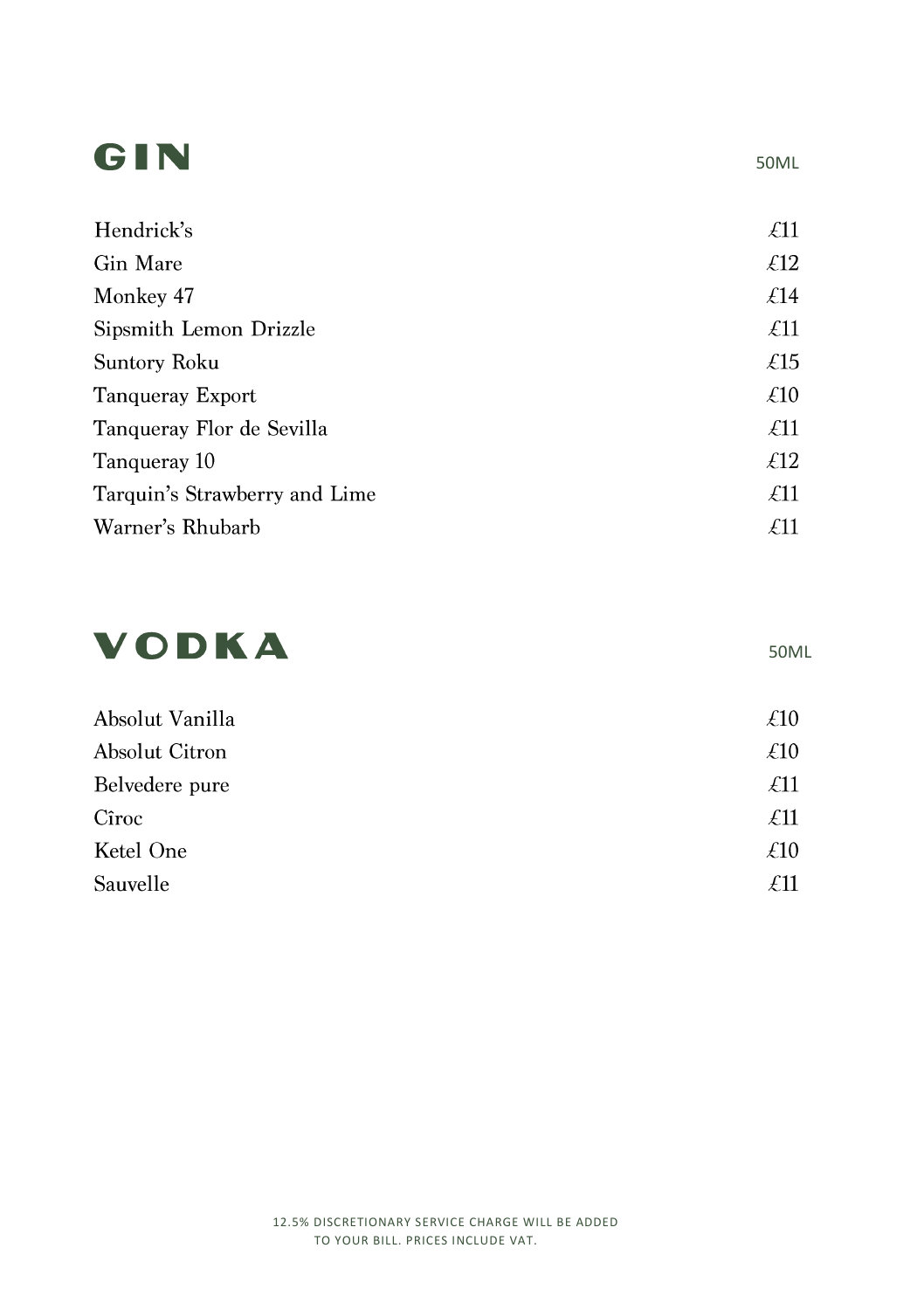### RUM

| £10.5 |
|-------|
| £7.5  |
| £9.5  |
| £8.5  |
| £8.5  |
| £8.5  |
| £14.5 |
|       |

### **TEQUILA**

| Del Maguey Vida Mezcal | £11  |
|------------------------|------|
| Don Julio Blanco       | £12  |
| Don Julio Reposado     | £13  |
| Don Julio Anejo        | £14  |
| Olmeca Blanco          | £7.5 |
| Cazcabel Coffee        | £10  |

### **SCOTCH WHISKY & IRISH**

50ML

| £7.5            |
|-----------------|
| £8.5            |
| £37             |
| $\mathcal{L}11$ |
| £14             |
| $\mathcal{L}11$ |
| $\mathcal{L}11$ |
|                 |

IF YOU HAVE ANY FOOD ALLERGIES OR INTOLERANCES, PLEASE SPEAK TO YOUR SERVER BEFORE ORDERING. 9 PLEASE BE AWARE THAT TRACES OF ALLERGENS USED IN OUR KITCHEN MAY BE PRESENT . ADULTS NEED AROUND 2000 KCAL A DAY.

50ML

50ML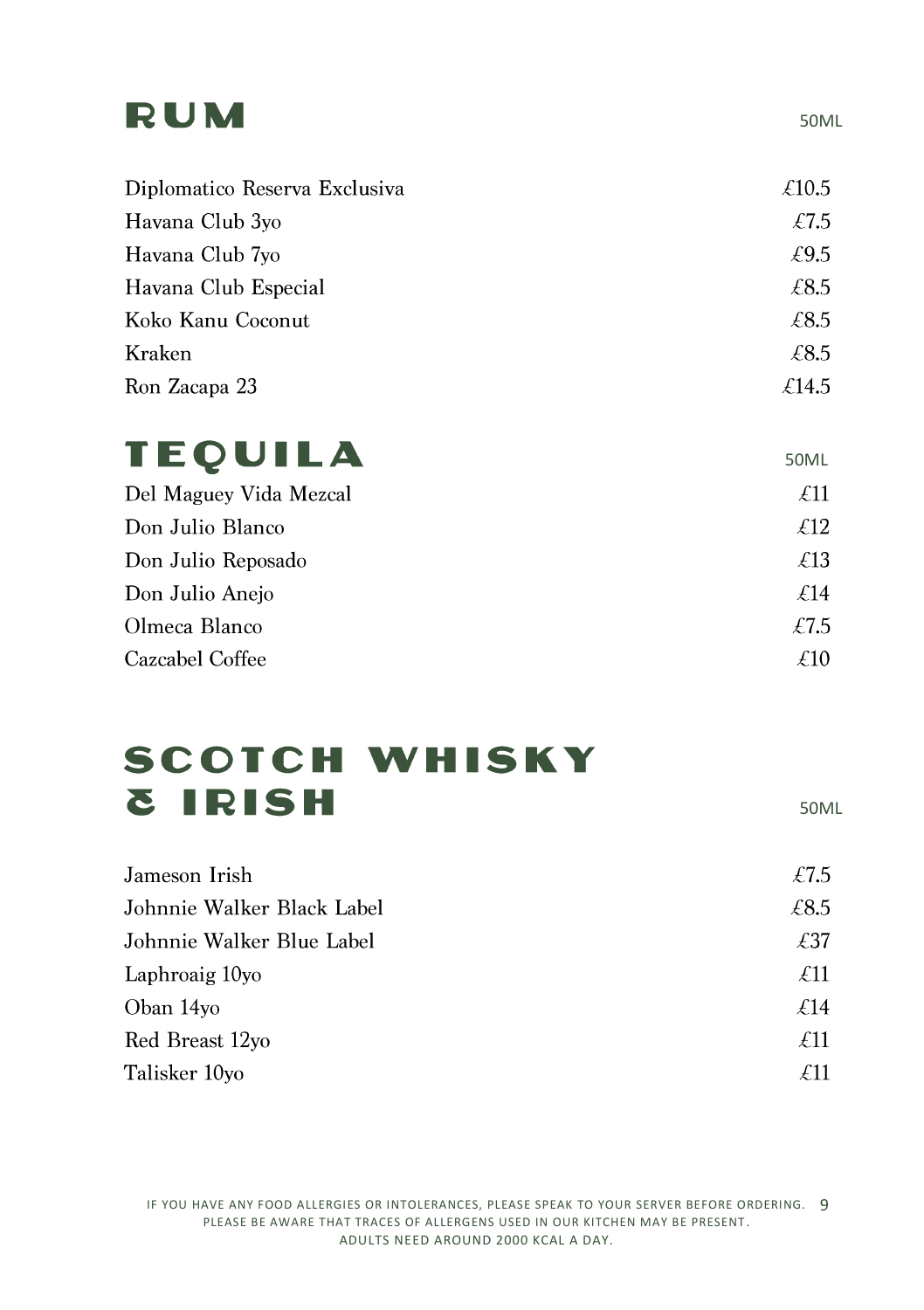### **AMERICAN WHISKEY**

Bulleit 10yo  $£12$ **Bulleit Bourbon**  $f8$  $\overline{28}$ Jack Daniel Tennessee Honey Jack Daniels No.7  $£8$ Maker's Mark Bourbon  $f8$ **Woodford Reserve**  $£10$ 

### **JAPANESE WHISKY**

50ML

50ML

| Nikka from the barrel | £13.5 |
|-----------------------|-------|
| Hibiki Harmony        | £15.5 |
| Hibiki 17yo           | £48   |
| Hibiki 21yo           | £135  |
| Yamazaki 12yo         | £22   |
| Yamazaki 18yo         | £105  |
|                       |       |

### COGNAC

| Hennessy VS                 | £8.  |
|-----------------------------|------|
| Hennessy XO                 | £35  |
| Remy Martin VSOP            | £10  |
| Remy Martin Louis XIII 10ml | £75  |
| Remy Martin Louis XIII 25ml | £190 |
| Remy Martin Louis XIII 50ml | £290 |

50ML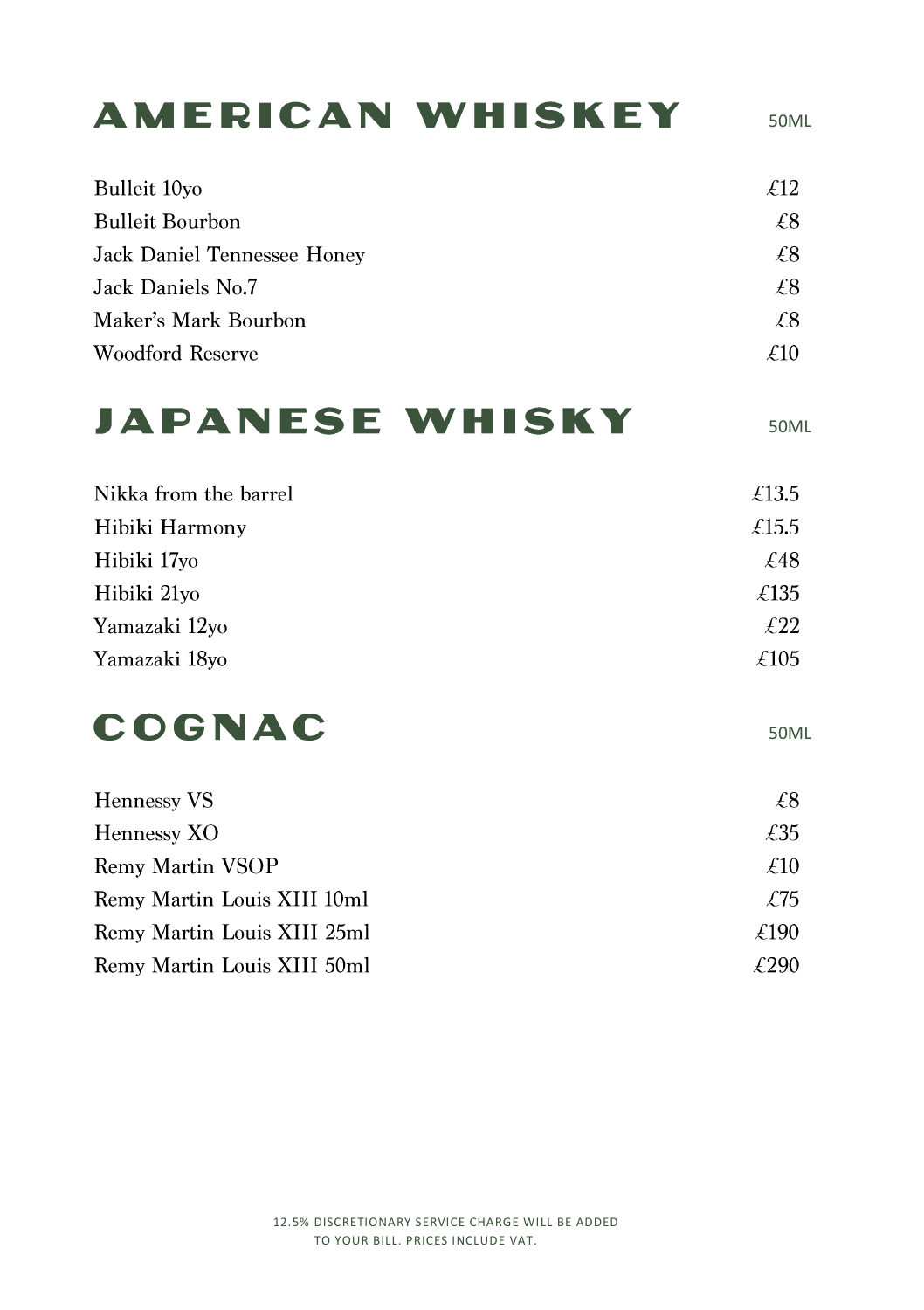### **ALKO-FREE COCKTAILS**

#### *85 kcal*

Everleaf Mountain, fresh lemon, strawberry purée, Grenadine, Fever-Tree lemonade

#### *258 kcal*

Guava, cranberry, strawberry purée, fresh lime, peach, Fever Tree ginger beer

### **SOFT DRINKS**

| Fever-Tree Indian Tonic Water 60 kcal       | £3 |
|---------------------------------------------|----|
| Fever-Tree Elderflower Tonic Water 68 kcal  | £З |
| Fever-Tree Refreshingly Light Tonic 30 kcal | £3 |
| Fever-Tree Mediterranean Tonic 72 kcal      | £3 |
| Fever-Tree Lemonade 70 kcal                 | £3 |
| Fever-Tree Ginger ale 68 kcal               | £3 |
| Fever-Tree Ginger Beer 74 kcal              | £3 |
| Fever-Tree Soda Water 0 kcal                | £3 |
| Fever-Tree Raspberry & Rose soda 40 kcal    | £3 |
| Fever-Tree Mexican lime & Yuzu soda 32 kcal | £3 |
| Coca Cola 84 kcal                           | £3 |
| Diet Coke 0.8 kcal                          | £3 |

### **JUICES**

| Eager Apple Juice 76 kcal      | £З |
|--------------------------------|----|
| Eager Pineapple Juice 82 kcal  | £З |
| Eager Cranberry Juice 112 kcal | £З |
| Eager Orange Juice 72 kcal     |    |